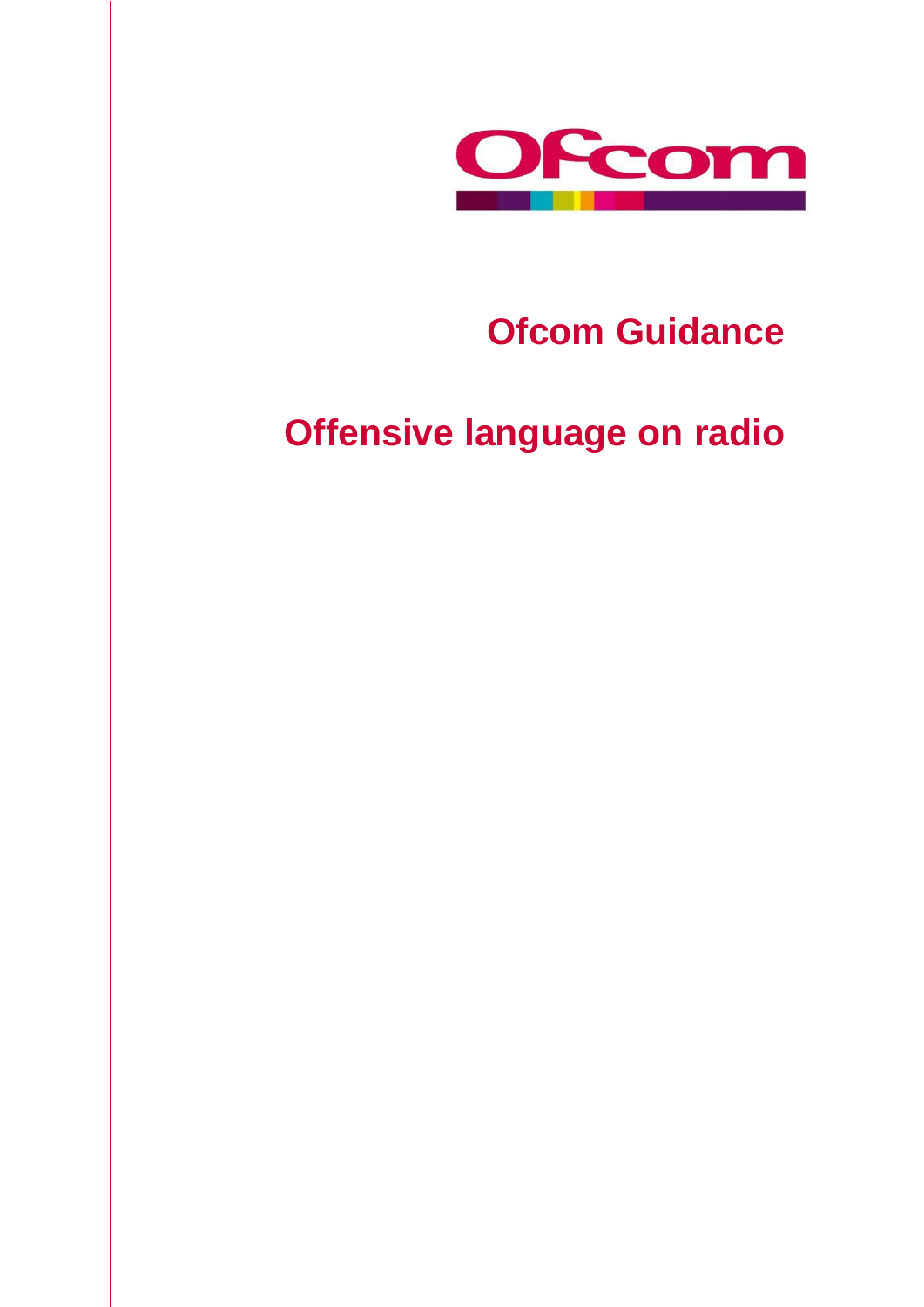## **Introduction**

- 1. Ofcom is providing this guidance note to assist radio broadcasters in their compliance with Ofcom Broadcasting Code ("the Code") rules relating to offensive language on radio, in particular in relation to:
	- lyrics in music tracks;
	- live music performances/interviews/studio conversation; and
	- speech and comedy content.
- 2. Please note that Ofcom deals with every case according to the individual circumstances and issues.
- 3. This Guidance note should be read in conjunction with the existing guidance for Sections One and Two of the Code, which can be found at:

<http://stakeholders.ofcom.org.uk/binaries/broadcast/guidance/831193/section1.pdf> and

<http://stakeholders.ofcom.org.uk/binaries/broadcast/guidance/831193/section2.pdf>

## **Why provide guidance?**

- 4. Ofcom has a statutory duty to ensure that: under-eighteens are protected; and generally accepted standards are applied to the contents of television and radio services so as to provide adequate protection for members of the public from the inclusion in such services of offensive and harmful material. These are fundamental aspects of the Code and of Ofcom's regulation of standards in broadcasting.
- 5. In recent months Ofcom has investigated a number of cases involving offensive language on radio stations. As a result, and in light of other recent work<sup>[1](#page-1-0)</sup> in this area, Ofcom has been considering carefully the issues relating of offensive language on radio.
- 6. Since Ofcom was set up in 2003, we have regularly undertaken research concerning offensive language. This research has shown consistently audiences' concern about offensive language, above all when children are particularly likely to be listening. Ofcom's most recent research carried out in August 2010, and the detailed results are at: <http://stakeholders.ofcom.org.uk/binaries/research/tv-research/offensive-lang.pdf>

#### **What did respondents say?**

- 7. The key findings from the 2010 research in relation to radio were that:
	- acceptability of offensive language was linked to the time of day it is broadcast and the target audience for the radio station;

<span id="page-1-0"></span> $<sup>1</sup>$  In 2010 the Government asked Reg Bailey, Chief Executive of the Mothers' Union, to review the</sup> pressures on children to grow up too quickly. The Bailey Review was published in June 2011 [\(https://www.education.gov.uk/publications/standard/publicationDetail/Page1/CM%208078\)](https://www.education.gov.uk/publications/standard/publicationDetail/Page1/CM%208078). In parallel to the Bailey Review, Ofcom published guidance on *Protecting the Under-Eighteens: Observing the watershed on television and music videos* [\(http://stakeholders.ofcom.org.uk/binaries/broadcast/guidance/831193/watershed-on-tv.pdf\)](http://stakeholders.ofcom.org.uk/binaries/broadcast/guidance/831193/watershed-on-tv.pdf).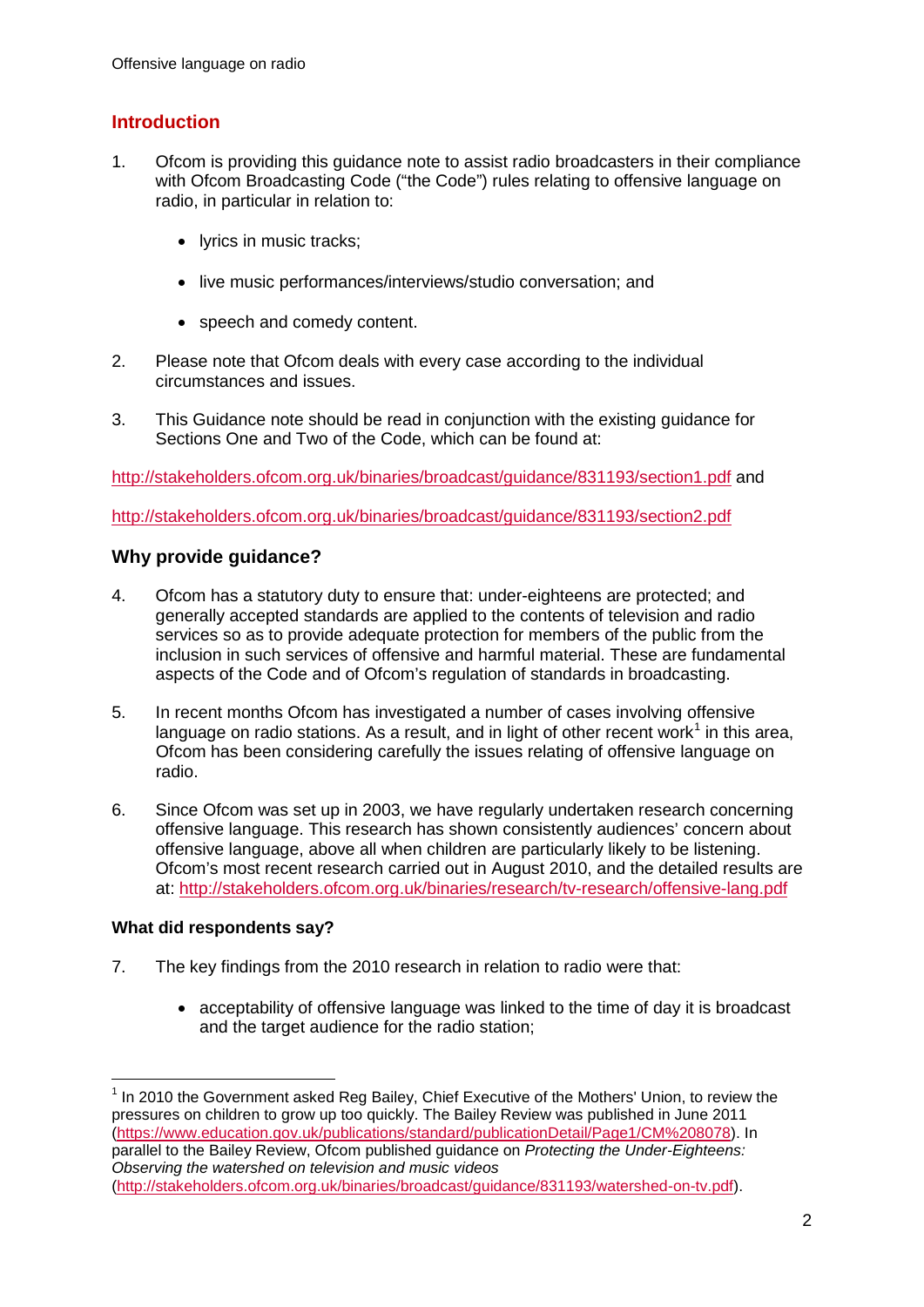- many listeners consider the station and type of programme to be more important in determining audience expectations than time of day. However, in general listeners do not expect to hear strong language during the day on radio, regardless of whether children would likely to be listening to the station or type of programme in question; and
- in live programming, it is difficult for broadcasters to prevent the use of potentially offensive language, on the occasions that this happens. However, in such circumstances, listeners would expect to see quick action from the broadcaster to prevent further incidents and an apology.
- 8. This guidance note is informed by the findings of this Ofcom research. It also highlights decisions already published in the Ofcom Broadcast Bulletin<sup>[2](#page-2-0)</sup> showing how Ofcom has applied the rules in Sections One and Two of the Code in relation to offensive language on radio. Broadcasters may find these cases helpful when considering how best to interpret particular Code rules.
- 9. Ofcom is currently conducting a review of all Code guidance and the guidance contained in this note will then be incorporated into the next issue of the overall guidance accompanying Sections One and Two of the Code, which is expected to be published early in 2012.

## **Protecting the Under Eighteens: Offensive language and unsuitable material**

- 10. Ofcom has a statutory duty to ensure that under-eighteens are protected. The rules in Section One of the Code serve to ensure appropriate protection for under-eighteens from broadcast content that is unsuitable for them. A fundamental requirement underpinning these rules, in relation to radio, is the concept of "when children are particularly likely to be listening" (see below).
- 11. Rules 1.1 to 1.7 of the Code set out the general rules relating to the scheduling and content of material broadcast in such circumstances, with Rule 1.5 underlining the overall obligation on all radio broadcasters to "…have particular regard to times when children are particularly likely to be listening".

## **"When children are particularly likely to be listening"**

- 12. As set out above, a fundamental requirement for radio relating to the protection of under-eighteens is the concept of "when children are particularly likely to be listening". The Code makes clear that this phrase particularly refers to "the school run and breakfast time, but might include other times".
- 13. For the purpose of determining when children are particularly likely to be listening, Ofcom will take account of all relevant information available to it. However, based on Ofcom's analysis of audience listening data, and previous Ofcom decisions, radio broadcasters should have particular regard to broadcasting content at the following times:
	- between 06:00 and 09:00 and 15:00 and 19:00 Monday to Friday during termtime; and

<span id="page-2-0"></span><sup>&</sup>lt;sup>2</sup> <http://stakeholders.ofcom.org.uk/enforcement/broadcast-bulletins/?a=0>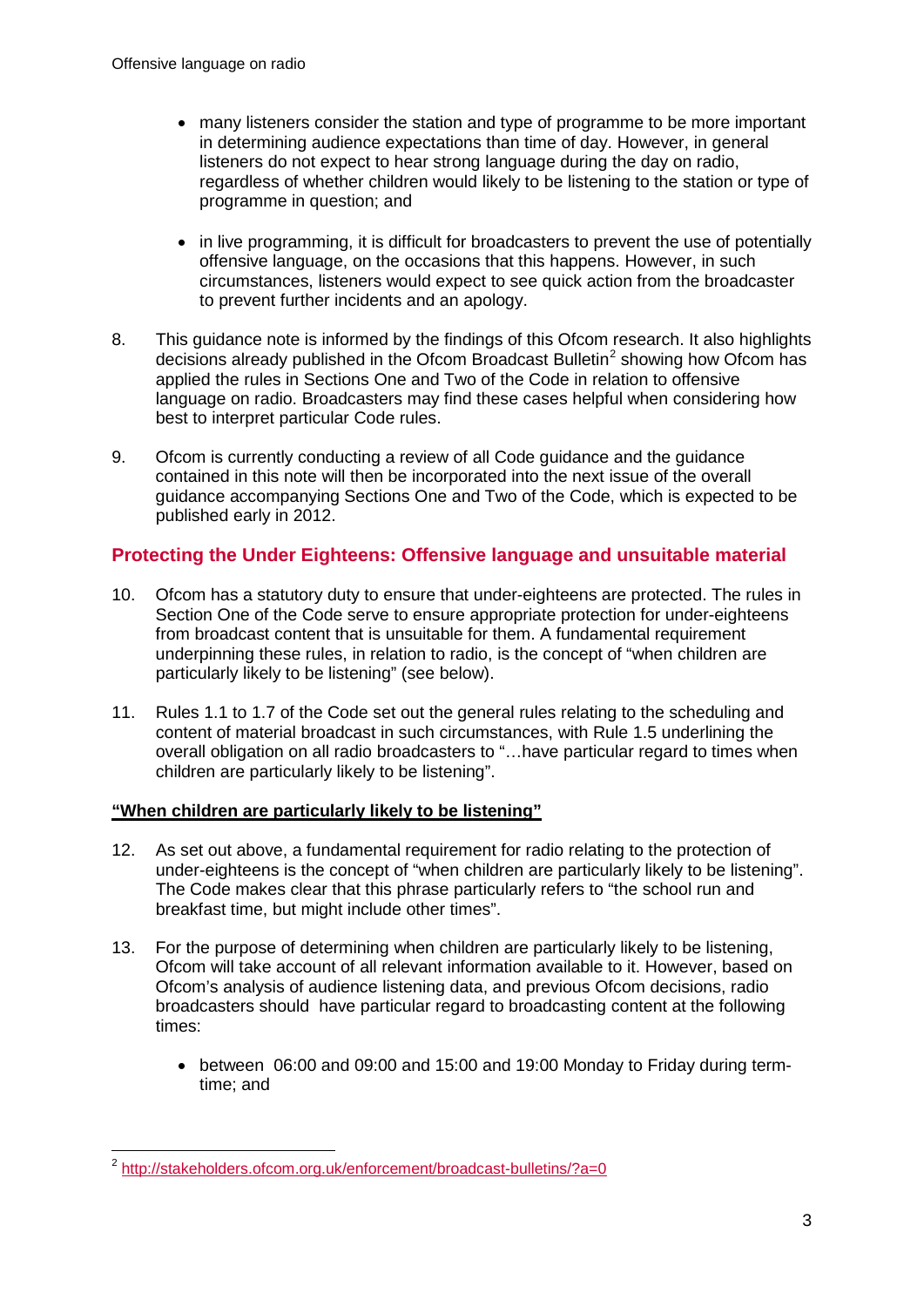- between 06:00 and 19:00 at weekends all year around, and in addition, during the same times from Monday to Fridays during school holidays.
- 14. Outside of the times listed in paragraph 13 above, care should be taken concerning the use of offensive language on radio, and any such use needs to be justified by the editorial context.

## **Offensive language**

- 15. The Code lays out clear rules about offensive language broadcast when children are particularly likely to be listening (Rules 1.14 to 1.16). In taking compliance decisions about material of this nature we suggest broadcasters refer to Ofcom's 2010 research *Audience attitudes towards offensive language on television and radio* [\(http://stakeholders.ofcom.org.uk/binaries/research/tv-research/offensive-lang.pdf](http://stakeholders.ofcom.org.uk/binaries/research/tv-research/offensive-lang.pdf) ).
- 16. The two fundamental rules relating to offensive language are:

## **Rule 1.14:**

**"The most offensive language must not be broadcast…when children are particularly likely to be listening".**

## **Rule 1.16 :**

**"Offensive language must not be broadcast…when children are particularly likely to be listening, unless it is justified by the context".**

- 17. Ofcom expects radio broadcasters to pay particular attention to the types of content detailed below with regard to offensive language. These are highlighted because they have frequently been the focus of complaints to Ofcom:
	- lyrics in music tracks broadcast when children are particularly likely to be listening; and
	- live music performances/interviews/studio conversation when children are particularly likely to be listening.

#### *Lyrics in music tracks*

- 18. Ofcom recognises that music is a fundamental component of radio programming. In addition, we recognise that there is a tradition of certain genres of music including potentially offensive lyrics in songs. In line with the broadcaster's right to freedom of expression and the audience's right to receive information and ideas, it is important that broadcasters have the editorial freedom to broadcast potentially offensive content, provided it complies with the Code.
- 19. Children enjoy a wide variety of music. However, where lyrics in songs might cause them or their parents' distress or offence, broadcasters should consider taking measures that may mitigate any potential offence e.g. the possible use of track remixes and edits. Broadcasters should take particular care when broadcasting music tracks at times when children are particularly likely to be listening.
- 20. On television, in some instances, song lyrics, when combined with clear, sexualised images (for example, in music videos) means that the strength of the material overall is raised in terms of its potential to cause offence. However, radio broadcasters should also be alert to the potential offence of such song lyrics being broadcast on their own (i.e. without the accompanying images).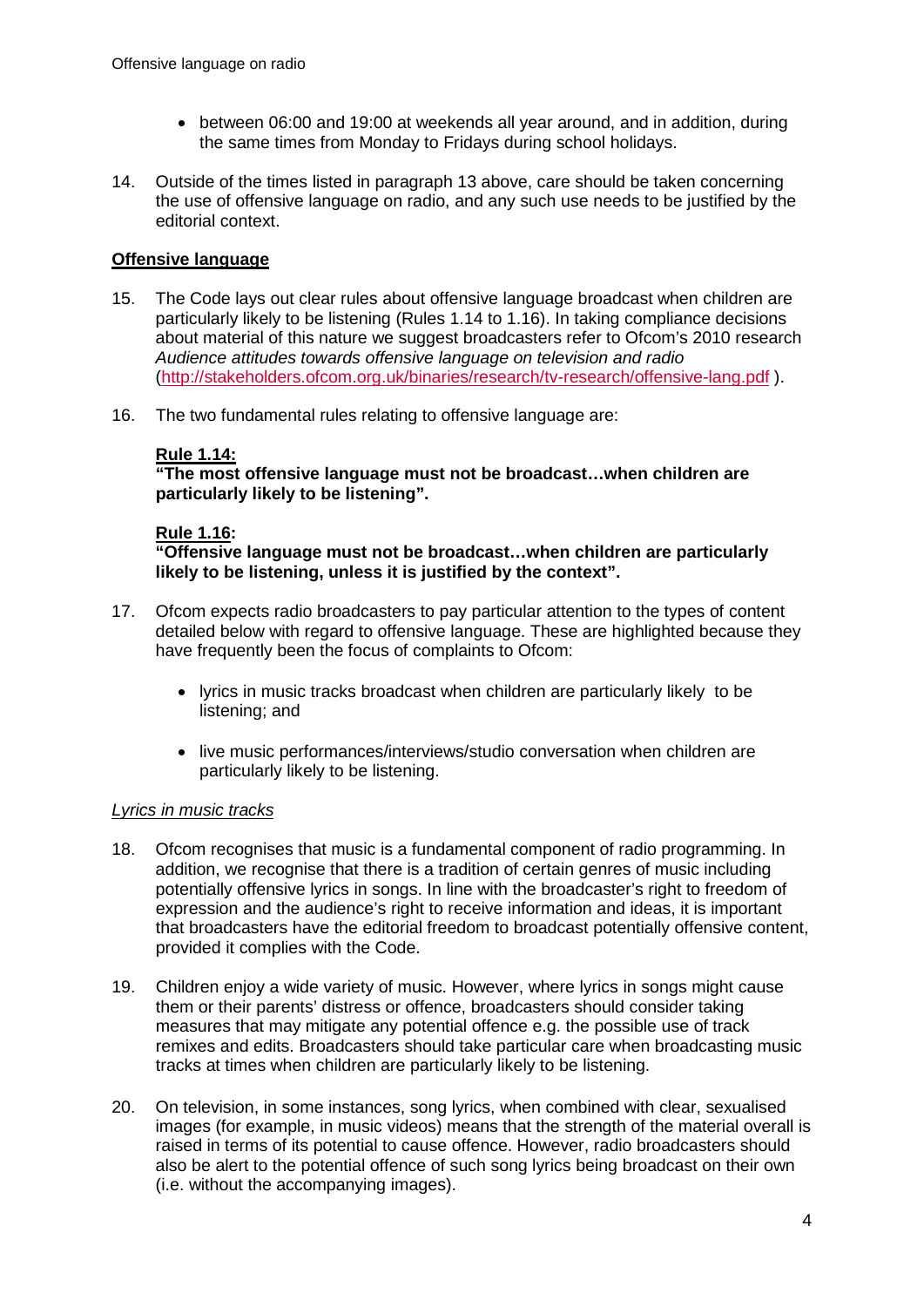- 21. Ofcom expects broadcasters to monitor, as appropriate, all output as broadcast. In the event that offensive language is broadcast at a time when children are particularly likely to be listening, the broadcaster should apologise, as appropriate, at the earliest opportunity, to mitigate any offence. Ideally this should occur during the relevant programming and where applicable, prompt action should be taken to prevent the broadcast of any further examples of potentially offensive language.
- 22. Ofcom's recent findings in this area include:

#### OnFM

[http://stakeholders.ofcom.org.uk/binaries/enforcement/broadcast](http://stakeholders.ofcom.org.uk/binaries/enforcement/broadcast-bulletins/obb192/obb192.pdf)[bulletins/obb192/obb192.pdf](http://stakeholders.ofcom.org.uk/binaries/enforcement/broadcast-bulletins/obb192/obb192.pdf)

*Rory's Reggae Roots,* Brick FM [http://stakeholders.ofcom.org.uk/binaries/enforcement/broadcast](http://stakeholders.ofcom.org.uk/binaries/enforcement/broadcast-bulletins/obb189/obb189.pdf)[bulletins/obb189/obb189.pdf](http://stakeholders.ofcom.org.uk/binaries/enforcement/broadcast-bulletins/obb189/obb189.pdf)

#### *Live music performances/interviews/studio conversation*

- 23. Ofcom recognises that it is important that broadcasters should be able to exercise the editorial freedom to transmit certain live material that has an element of risk attached. However, when broadcasting live, a careful balance needs to be struck between a programme's editorial freedom to feature material where there is an acceptable risk it might potentially contain offensive content, and a requirement to take all appropriate measures to ensure people under eighteen are protected.
- 24. Broadcasters should note that as well as taking steps beforehand to avoid strong language during live performances at times when children are particularly likely to be listening, they must also be vigilant during the broadcast itself for any potential breaches of the Code and where necessary take timely appropriate action during the broadcast, ideally to prevent or, if necessary, to mitigate them.
- 25. Where a radio broadcaster believes there is a risk that offensive language might be transmitted during an upcoming live broadcast: that is to be scheduled at a time when children are particularly likely to be listening; or by artist(s) who are likely to appeal to children, it could consider taking the following compliance steps:
	- undertaking an appropriate risk assessment of the likelihood of offensive language being used by particular artists;
	- warning artists and their representatives against the use of offensive language during live broadcasts, in advance, and if necessary, immediately prior to an artist's appearance;
	- providing appropriate warnings before and during the broadcast; and/or
	- if offensive language is used, providing appropriate apologies at the earliest opportunity, ideally during the relevant programming.
- 26. Ofcom's recent findings in this area include:

*Radio 1's Big Weekend,* BBC Radio 1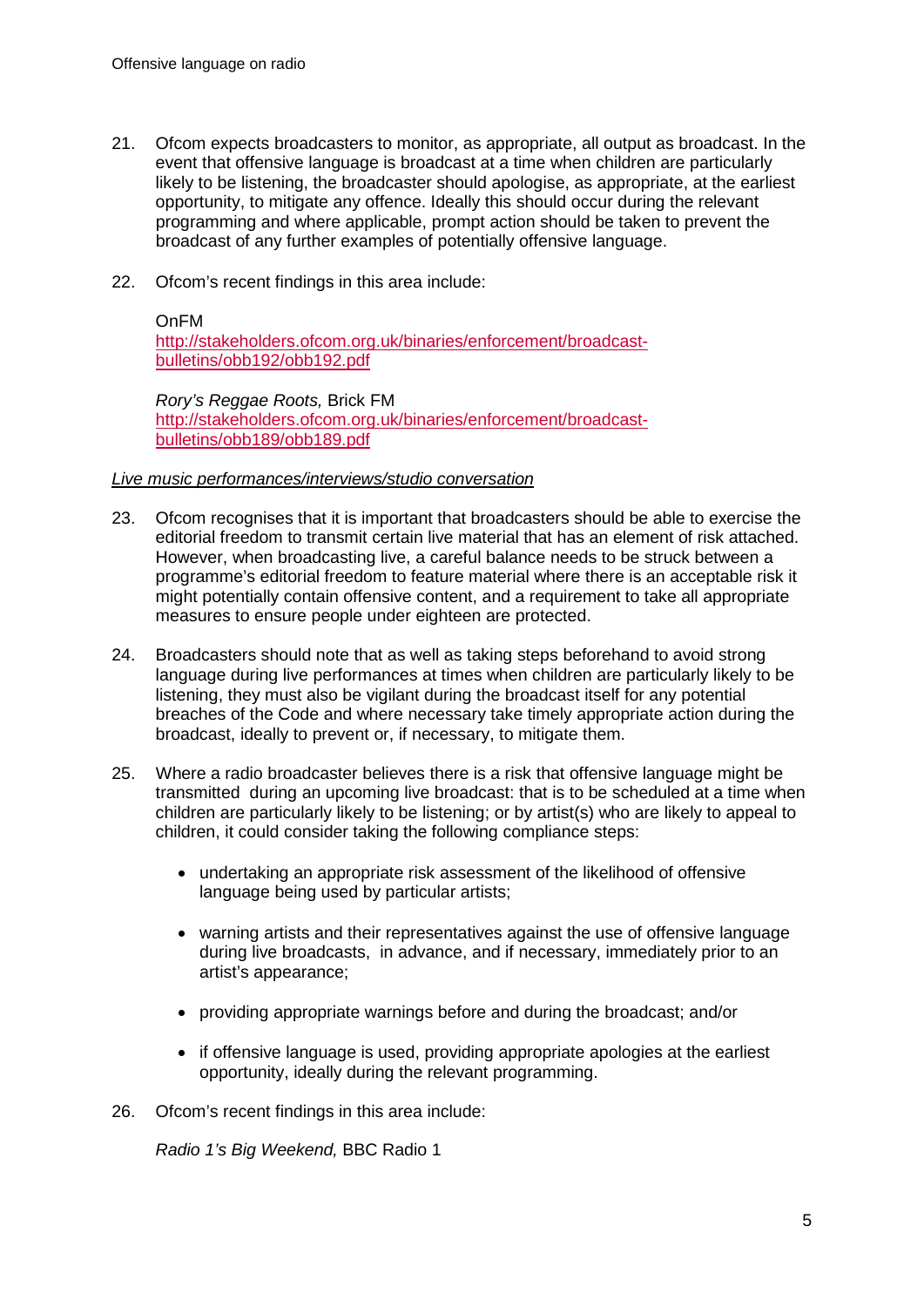[Ofcom Broadcast Bulletin issue 189](https://www.ofcom.org.uk/__data/assets/pdf_file/0014/47210/obb189.pdf): https://www.ofcom.org.uk/\_\_data/assets/ pdf\_file/0014/47210/obb189.pdf

#### **Material that is unsuitable for children**

27. When considering adult content and protection of under-eighteens, an overarching rule that broadcasters should consider when complying material is:

**Rule 1.3:**

## **"Children must…be protected by appropriate scheduling from material that is unsuitable for them".**

- 28. Appropriate scheduling is judged according to all the relevant factors. These include such points as: the nature of the content; the likely number and age range of children in the audience; and the nature of the station and the particular programming. (See the meaning of "appropriate scheduling" set out in Section One of the Code). For further guidance on compliance issues relating to Rule 1.3 (which applies to both radio and television services) please read Ofcom's guidance *Protecting the Under-Eighteens: Observing the watershed on television and music videos* [https://www.ofcom.org.uk/\\_\\_data/assets/pdf\\_file/0030/86781/watershed-on-tv.pdf](https://www.ofcom.org.uk/__data/assets/pdf_file/0030/86781/watershed-on-tv.pdf)
- 29. In relation to radio, and when children are particularly likely to be listening, broadcasters should be aware of the following rules:

#### **Rule 1.5:**

**"Radio broadcasters must have particular regard to times when children are particularly likely to be listening".**

**Rule 1.6:**

**"The transition to more adult material must not be unduly abrupt…after the time when children are particularly likely to be listening".**

**Rule 1.7:**

**"…for radio programmes broadcast when children are particularly likely to be listening, clear information about content that may distress some children should be given, if appropriate, to the audience (taking into account the context)".**

#### *Adult/sexualised themes*

- 30. Radio broadcasters should take care when broadcasting songs which include clearly adult-oriented material. Of com recognises that there is a tradition of certain genres of music (e.g. Urban and R&B), at times, referencing various adult themes in their songs, such as the taking of drugs and sexual activity. However, radio broadcasters should avoid broadcasting lyrics that clearly focus on the taking of drugs, sexual acts or behaviour, or convey a clearly sexualised theme, when children are particularly likely to be listening.
- 31. Radio broadcasters should pay particular regard to this rule where the content of the station or particular programming is specifically aimed at young people.
- 32. Ofcom's recent findings in this area include:

Rinse FM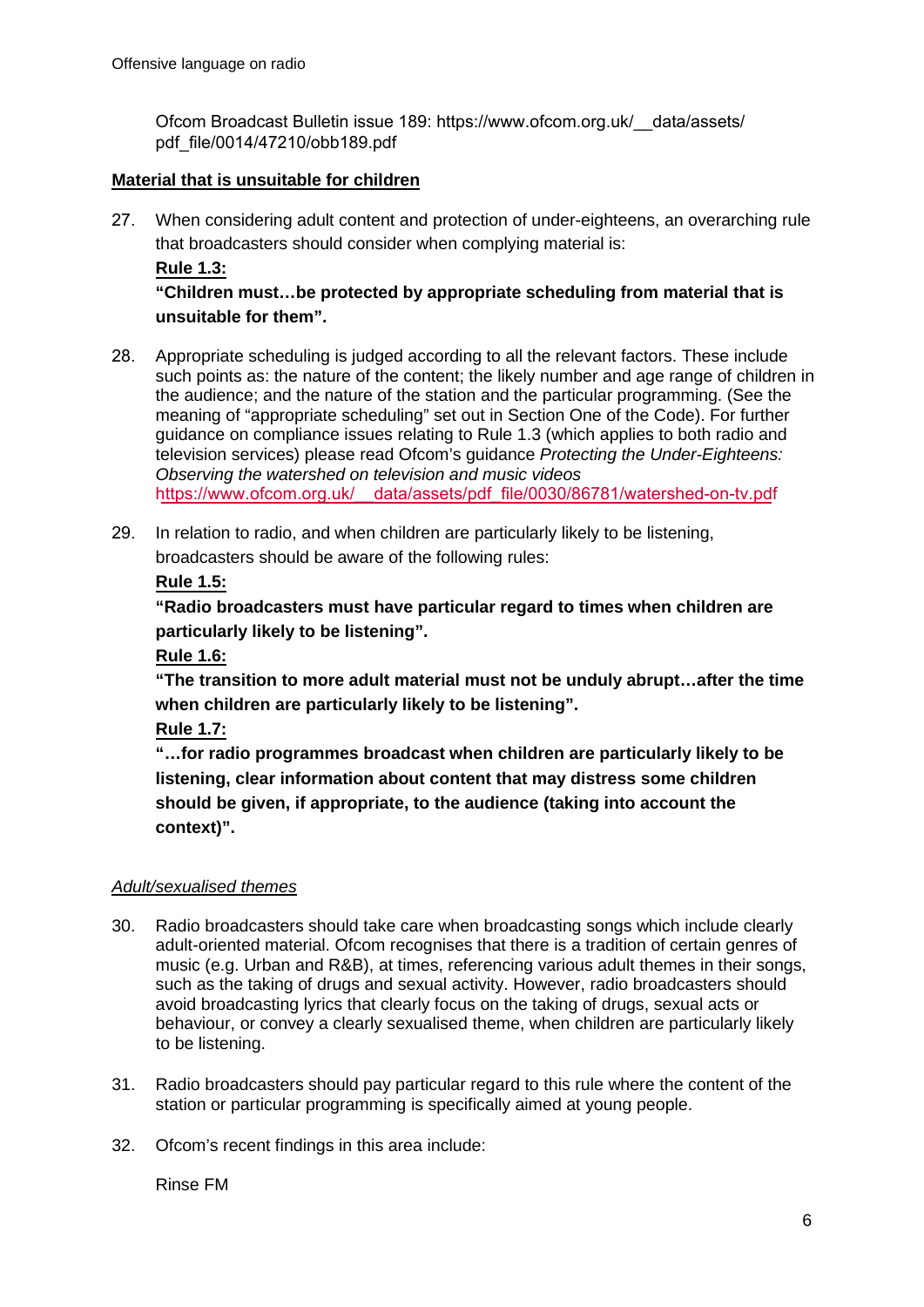[http://stakeholders.ofcom.org.uk/binaries/enforcement/broadcast](http://stakeholders.ofcom.org.uk/binaries/enforcement/broadcast-bulletins/obb192/obb192.pdf)[bulletins/obb192/obb192.pdf](http://stakeholders.ofcom.org.uk/binaries/enforcement/broadcast-bulletins/obb192/obb192.pdf)

*Schools Out,* Bishop FM [http://stakeholders.ofcom.org.uk/binaries/enforcement/broadcast](http://stakeholders.ofcom.org.uk/binaries/enforcement/broadcast-bulletins/obb189/obb189.pdf)[bulletins/obb189/obb189.pdf](http://stakeholders.ofcom.org.uk/binaries/enforcement/broadcast-bulletins/obb189/obb189.pdf)

## **Application of generally accepted standards: Offensive language and offensive content**

33. As well as ensuring the protection of under-eighteens, radio broadcasters must also apply generally accepted standards. The two principal rules in this area are:

#### **Rule 2.1:**

**"Generally accepted standards must be applied to the contents of television and radio services so as to provide adequate protection for members of the public from the inclusion in such services of harmful and/or offensive material".**

#### **Rule 2.3:**

**"In applying generally accepted standards broadcasters must ensure that material which may cause offence is justified by the context…Such material may include, but is not limited to, offensive language, violence, sex, sexual violence, humiliation, distress, violation of human dignity, discriminatory treatment or language (for example on the grounds of age, disability, gender, race, religion, beliefs and sexual orientation). Appropriate information should also be broadcast where it would assist in avoiding or minimising offence.**

34. Rule 2.3 requires broadcasters to ensure that potentially offensive material is justified by context. Ofcom will consider each case on its merits. In particular we will have regard to the relevant contextual factors such as: the time of broadcast; the likely size and composition of the potential audience; the station on which the material was broadcast; and the likely audience expectation. A factor that is of particular importance is the editorial justification for broadcasting content that may be potentially offensive.

#### **Offensive language in music programming**

(Broadcasters should refer to the Guidance at paragraphs 15 to 26 above).

- 35. Broadcasters should refer to Ofcom's 2010 research *Audience attitudes towards offensive language on television and radio* [\(http://stakeholders.ofcom.org.uk/binaries/research/tv-research/offensive-lang.pdf](http://stakeholders.ofcom.org.uk/binaries/research/tv-research/offensive-lang.pdf) ).
- 36. At times when children are not particularly likely to be listening, there is no prohibition on offensive language being broadcast on radio, as long as it complies with the Code. However, Ofcom's 2010 audience research found that in general, listeners do not expect to hear strong language during the day on radio, regardless of whether children would likely to be listening to the station or programme in question.
- 37. Therefore, when potentially offensive language is broadcast during the daytime, but not at a time when children are particularly likely to be listening, broadcasters should still ensure that any potential offence that might be caused to adult listeners is justified by the context. In reaching any decision about compliance with the Code, Ofcom will take into account the likely audience expectations of a particular radio station at the time of broadcast.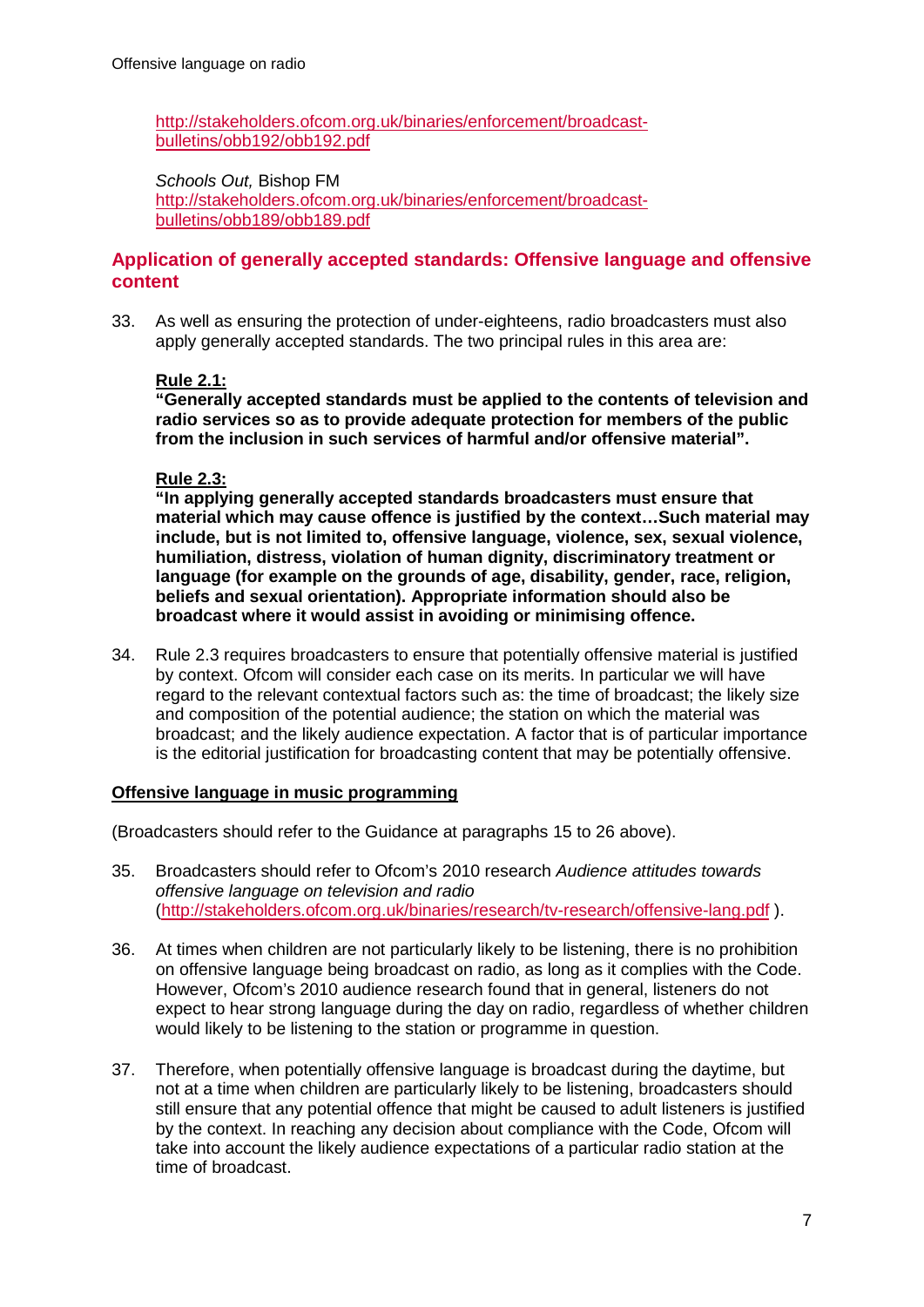*38.* Ofcom's previous decisions on these issues include:

*Howard Taylor at Breakfast*, Total Star – Wiltshire [http://stakeholders.ofcom.org.uk/binaries/enforcement/broadcast](http://stakeholders.ofcom.org.uk/binaries/enforcement/broadcast-bulletins/obb191/obb191.pdf)[bulletins/obb191/obb191.pdf](http://stakeholders.ofcom.org.uk/binaries/enforcement/broadcast-bulletins/obb191/obb191.pdf)

*Radio 1's Big Weekend,* BBC Radio 1 [http://stakeholders.ofcom.org.uk/binaries/enforcement/broadcast](http://stakeholders.ofcom.org.uk/binaries/enforcement/broadcast-bulletins/obb189/obb189.pdf)[bulletins/obb189/obb189.pdf](http://stakeholders.ofcom.org.uk/binaries/enforcement/broadcast-bulletins/obb189/obb189.pdf)

*Jon Gaunt – Bosch Breakfast Show Promotion -* Talksport [http://stakeholders.ofcom.org.uk/binaries/enforcement/broadcast](http://stakeholders.ofcom.org.uk/binaries/enforcement/broadcast-bulletins/obb98/issue98.pdf)[bulletins/obb98/issue98.pdf](http://stakeholders.ofcom.org.uk/binaries/enforcement/broadcast-bulletins/obb98/issue98.pdf)

#### **Live speech radio**

- 39. Ofcom recognises that a substantial amount of radio output is devoted to the live reporting, discussion and analysis of news and current affairs issues. We recognise that there is a rich and welcome tradition of live, hard-hitting, speech-based current affairs content, featuring presenters (e.g. 'shock jocks') or other contributors, which may present challenging listening to some audience members. Consistent with the right to freedom of expression, Ofcom recognises the importance of broadcast content of this type, provided that any potential offence is justified by the context.
- 40. During daytime, broadcasters should ensure that presenters and contributors in all types of live radio programming are mindful of their language at all times. Guests or one-off contributors to such programmes should be adequately briefed on the requirements of the Code to avoid using offensive language, unless it is justified by the context.
- 41. In a live programme, when a contributor uses offensive language (including discriminatory language) in live programming, it may be possible to mitigate and reduce any potential offence caused by the presenter promptly apologising for and/or challenging the contributor about the use of the offensive language. It is an editorial decision for the broadcaster as to how it deals with any unexpected use of offensive language during a live radio broadcast. However, given that the broadcaster has full responsibility for any live broadcast, it is essential that the broadcaster retains control, as appropriate, over all output.
- 42. Ofcom's previous decisions on these issues include:

*Nemone,* BBC 6 Music [http://stakeholders.ofcom.org.uk/binaries/enforcement/broadcast](http://stakeholders.ofcom.org.uk/binaries/enforcement/broadcast-bulletins/obb123/issue123.pdf)[bulletins/obb123/issue123.pdf](http://stakeholders.ofcom.org.uk/binaries/enforcement/broadcast-bulletins/obb123/issue123.pdf)

#### **Comedy**

43. Comedy and general entertainment have a long tradition of tackling challenging and sensitive subjects as well as pushing boundaries. Ofcom considers that, in principle, recognising the importance of freedom of expression, no subject or language is taboo. Any subject could potentially be the subject of comedy, so long as any potential offence is justified by the context.